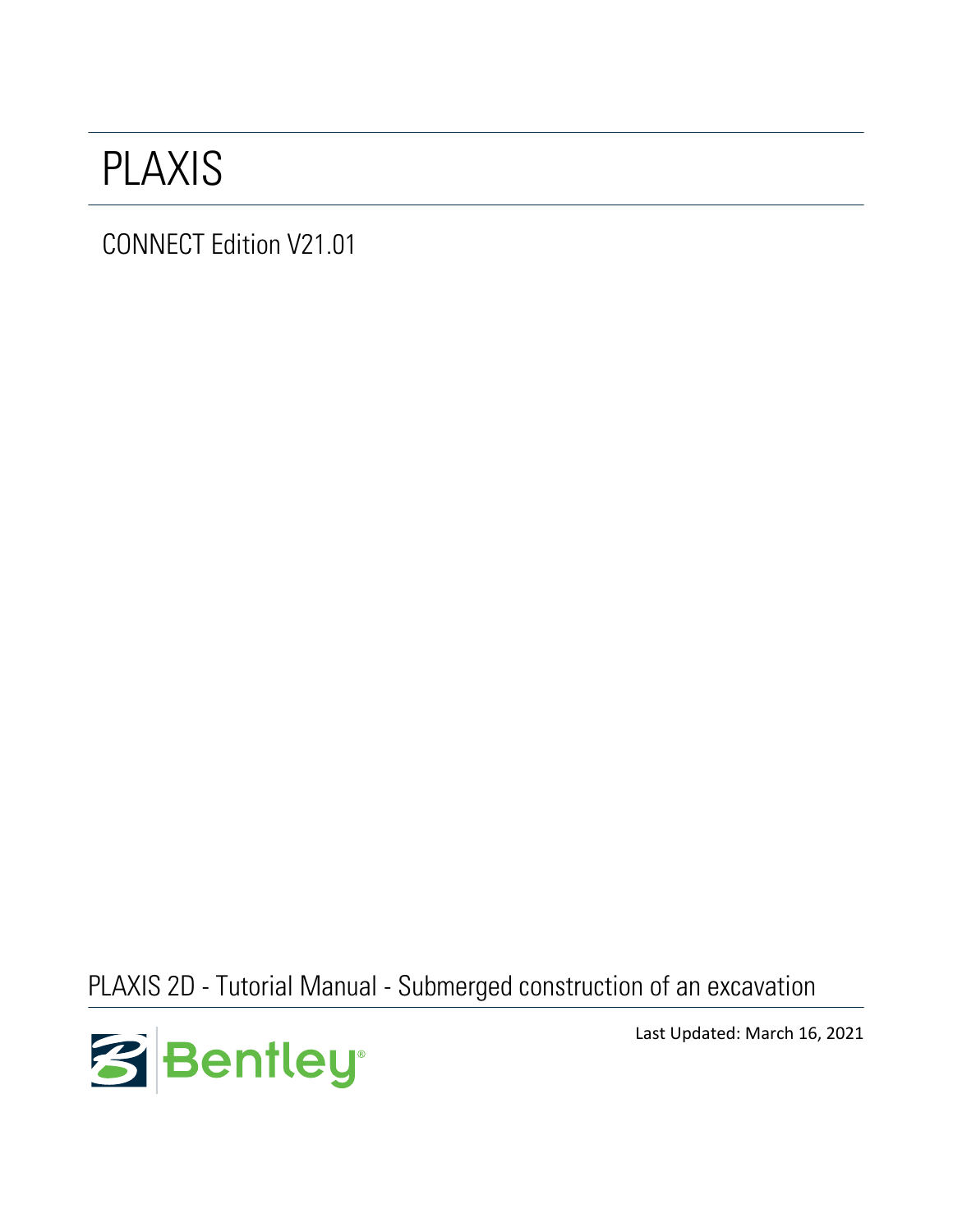**1**

# Submerged construction of an excavation

This tutorial illustrates the use of PLAXIS 2D for the analysis of submerged construction of an excavation. Most of the program features that were used in Tutorial 1 will be utilised here again. In addition, some new features will be used, such as the use of interfaces and anchor elements, the generation of water pressures and the use of multiple calculation phases. The new features will be described in full detail, whereas the features that were treated in Tutorial 1 will be described in less detail. Therefore it is suggested that Tutorial 1 should be completed before attempting this exercise.

#### **Objectives**

- Modelling soil-structure interaction using the Interface feature.
- Advanced soil models (Soft Soil model and Hardening Soil model).
- **Undrained (A)** drainage type.
- Defining **Fixed-end-anchor**.
- Creating and assigning material data sets for anchors.
- Simulation of excavation (cluster de-activation).

#### **Geometry**

This tutorial concerns the construction of an excavation close to a river. The submerged excavation is carried out in order to construct a tunnel by the installation of prefabricated tunnel segments which are 'floated' into the excavation and 'sunk' onto the excavation bottom. The excavation is 30 m wide and the final depth is 20 m. It extends in longitudinal direction for a large distance, so that a plane strain model is applicable. The sides of the excavation are supported by 30 m long diaphragm walls, which are braced by horizontal struts at an interval of 5 m. Along the excavation a surface load is taken into account. The load is applied from 2 m from the diaphragm wall up to 7 m from the wall and has a magnitude of 5  $kN/m^2/m$ .

The upper 20 m of the subsoil consists of soft soil layers, which are modelled as a single homogeneous clay layer. Underneath this clay layer there is a stiffer sand layer, which extends to a large depth. 30 m of the sand layer are considered in the model.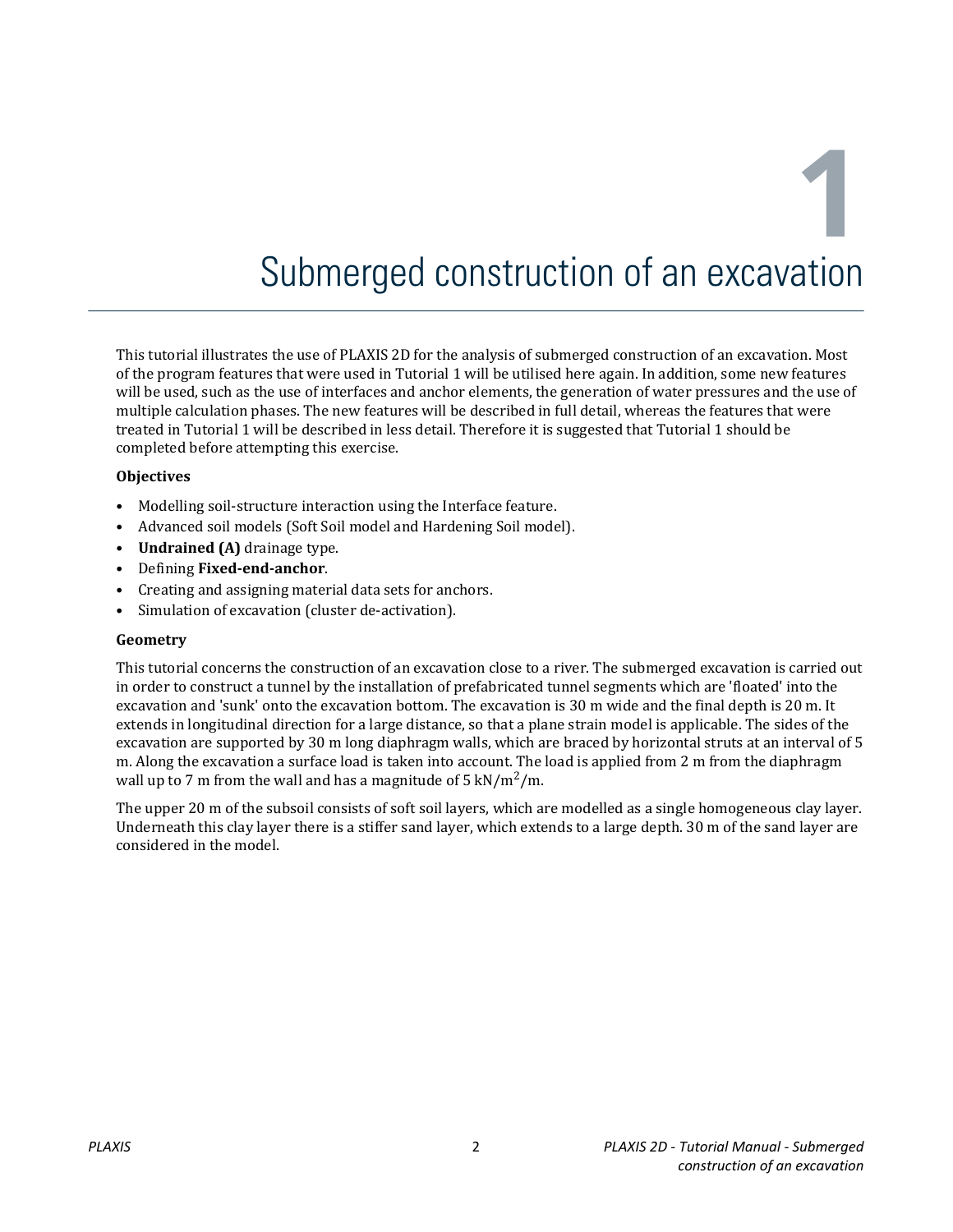Create new project



*Figure 1: Geometry model of the situation of a submerged excavation*

Since the geometry is symmetric, only one half (the left side) is considered in the analysis. The excavation process is simulated in three separate excavation stages. The diaphragm wall is modelled by means of a plate, such as used for the footing in the previous tutorial. The interaction between the wall and the soil is modelled at both sides by means of interfaces. The interfaces allow for the specification of a reduced wall friction compared to the friction in the soil. The strut is modelled as a spring element for which the normal stiffness is a required input parameter.

# Create new project

- **1.** Start PLAXIS 2D by double clicking the icon of the Input program  $\mathbb{Z}$ .
- **2.** Click **Start a new project**.
- **3.** In the **Project** tabsheet of the **Project properties** window, enter an appropriate title.
- **4.** In the **Model** tabsheet keep the default options for **Model** (Plane strain}, and **Elements** (15-Node).
- **5.** Set the model **Contour** to  $x_{min} = 0$  m,  $x_{max} = 65$  m,  $y_{min} = -30$  m and  $y_{max} = 20$  m.
- **6.** Keep the default values for units and constants and click **OK**.

The project is created with the given properties. The **Project properties** window closes and the **Soil mode** view will be shown, where the soil stratigraphy can be defined.

# Define the soil stratigraphy

To define the soil stratigraphy: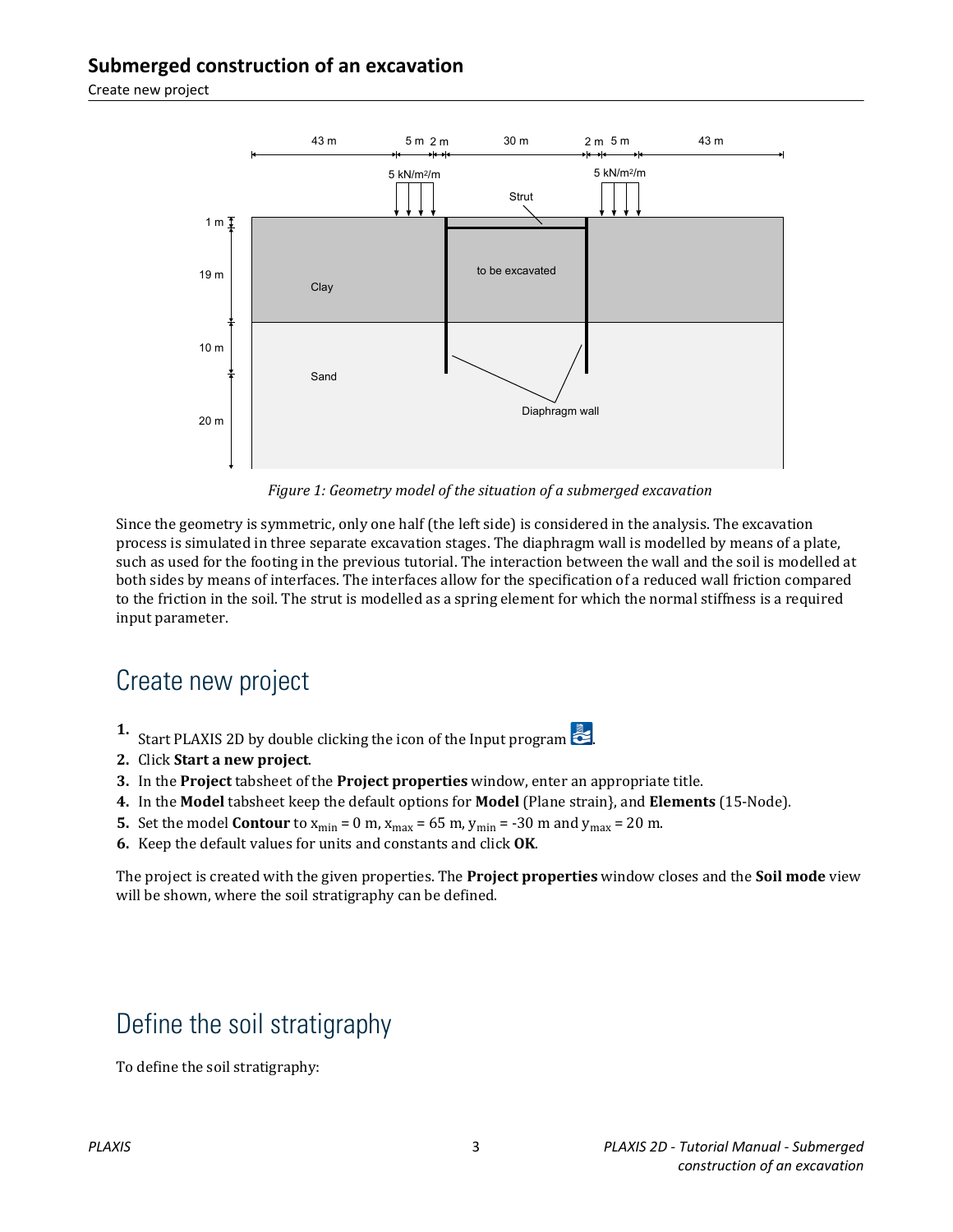<span id="page-3-0"></span>Create and assign material data sets

- **1.** Click the **Create borehole** button **a** and create a borehole at  $x = 0$ . The **Modify soil layers** window pops up.
- **2.** Add the top soil layer and specify its height by setting the top level to 20 m and the bottom level to 0 m.
- **3.** Add the bottom soil layer and specify its height by keeping the top level at 0 m and by setting the bottom level to -30 m.
- **4.** Set the **Head** in the borehole to 18 m.

Next the material data sets are defined and assigned to the soil layers, see Create and assign material data sets (on page 4).

# Create and assign material data sets

Two data sets need to be created; one for the clay layer and one for the sand layer.

The layers have the following properties:

#### **Table 1: Material properties of the sand and clay layer and the interfaces**

| <b>Parameter</b>                                      | <b>Name</b>                       | Clay               | <b>Sand</b>       | <b>Unit</b>       |  |  |
|-------------------------------------------------------|-----------------------------------|--------------------|-------------------|-------------------|--|--|
| <b>General</b>                                        |                                   |                    |                   |                   |  |  |
| Material model                                        | Model                             | Hardening Soil     | Hardening soil    |                   |  |  |
| Type of material behaviour                            | Type                              | Undrained (A)      | Drained           |                   |  |  |
| Soil unit weight above phreatic level                 | Yunsat                            | 16                 | 17                | $kN/m^3$          |  |  |
| Soil unit weight below phreatic level                 | $\gamma_{\text{sat}}$             | 18                 | 20                | $kN/m^3$          |  |  |
| <b>Parameters</b>                                     |                                   |                    |                   |                   |  |  |
| Secant stiffness in standard drained<br>triaxial test | $E_{50}$ ref                      | $4 \cdot 10^{3}$   | $40 \cdot 10^{3}$ | kN/m <sup>2</sup> |  |  |
| Tangent stiffness for primary<br>oedometer loading    | $E_{\textit{oed}}^{\textit{ref}}$ | $3.3 \cdot 10^{3}$ | $40 \cdot 10^{3}$ | kN/m <sup>2</sup> |  |  |
| Unloading / reloading stiffness                       | $E_{ur}$ ref                      | $12 \cdot 10^{3}$  | $120\cdot10^3$    | kN/m <sup>2</sup> |  |  |
| Power for stress-level dependency<br>of stiffness     | m                                 | 1.0                | 0.5               |                   |  |  |
| Cohesion (constant)                                   | $c_{ref}$                         | $\mathbf{1}$       | $\mathbf{0}$      | $kN/m^2$          |  |  |
| Friction angle                                        | $\varphi'$                        | 25                 | 32                | $\circ$           |  |  |
| Dilatancy angle                                       | $\psi$                            | $\boldsymbol{0}$   | $\overline{2}$    | $\circ$           |  |  |
| Poisson's ratio                                       | $v_{ur}$ '                        | 0.15               | 0.2               |                   |  |  |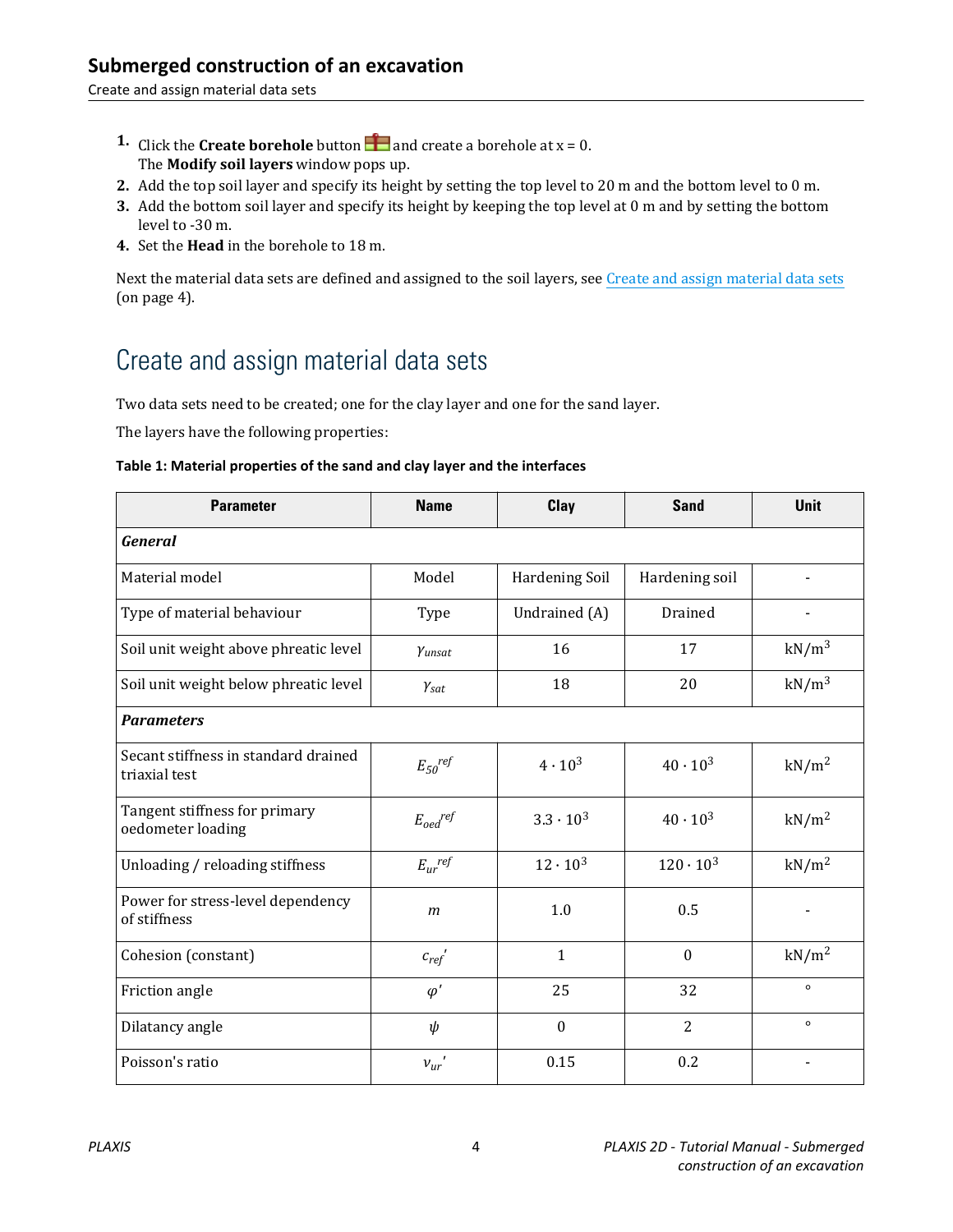Create and assign material data sets

| <b>Parameter</b>                      | <b>Name</b>    | Clay              | <b>Sand</b>      | <b>Unit</b>       |
|---------------------------------------|----------------|-------------------|------------------|-------------------|
| $K_0$ -value for normal consolidation | $K_0^{nc}$     | 0.5774            | 0.4701           |                   |
| <b>Groundwater</b>                    |                |                   |                  |                   |
| Data set                              |                | Standard          | Standard         |                   |
| Soil type                             | $\blacksquare$ | Coarse            | Coarse           | $\overline{a}$    |
| Use defaults                          |                | None              | None             |                   |
| Permeability in horizontal direction  | $k_{x}$        | $1 \cdot 10^{-3}$ | $\mathbf{1}$     | m/day             |
| Permeability in vertical direction    | $k_{y}$        | $1 \cdot 10^{-3}$ | $\mathbf{1}$     | m/day             |
| Interfaces                            |                |                   |                  |                   |
| Interface strength                    |                | Manual            | Manual           |                   |
| Strength reduction factor             | $R_{inter}$    | 0.5               | 0.67             |                   |
| <b>Initial</b>                        |                |                   |                  |                   |
| $K_0$ determination                   |                | Automatic         | Automatic        |                   |
| Over-consolidation ratio              | <b>OCR</b>     | $\mathbf{1}$      | $\mathbf{1}$     |                   |
| Pre-overburden pressure               | POP            | 5                 | $\boldsymbol{0}$ | kN/m <sup>2</sup> |

To create the material sets, follow these steps:

- **1.** Click the **Materials** button in the **Modify soil layers** window. The **Material sets** window pops up, where the **Soil and interfaces** option is selected by default as the **Set type**.
- **2.** Click the **New** button in the **Material sets** window to create a new data set.
- **3.** For the clay layer, enter Clay for the **Identification** and select Hardening Soil as the **Material model**. Set the **Drainage type** to Undrained (A).
- **4.** Enter the properties of the clay layer, as listed in [Table 4](#page-3-0) (on page 4), in the **General**, **Parameters** and **Flow parameters** tabsheets.
- **5.** Click the **Interfaces** tab. Select the **Manual** option in the **Strength** drop-down menu. Enter a value of 0.5 for the parameter R<sub>inter</sub>.

This parameter relates the strength of the soil to the strength in the interfaces, according to the equations:  $tan(\varphi_{interface})$  =  $\ R_{inter}tan\ (\varphi_{soil})$  and  $c_{inter}$  =  $\ R_{inter}c_{soil}$  where:  $c_{soil}$  =  $\ c_{ref}$  , see <u>Table 4</u> (on page 4)

Hence, using the entered R<sub>inter</sub>-value gives a reduced interface friction (wall frictions) and interface cohesion (adhesion) compared to the friction angle and the cohesion in the adjacent soil.

**6.** In the **Initial** tabsheet keep the default option for the  $K_0$  determination and the default value for the overconsolidation ratio (OCR). Set the pre-overburden pressure (POP) value to 5.0.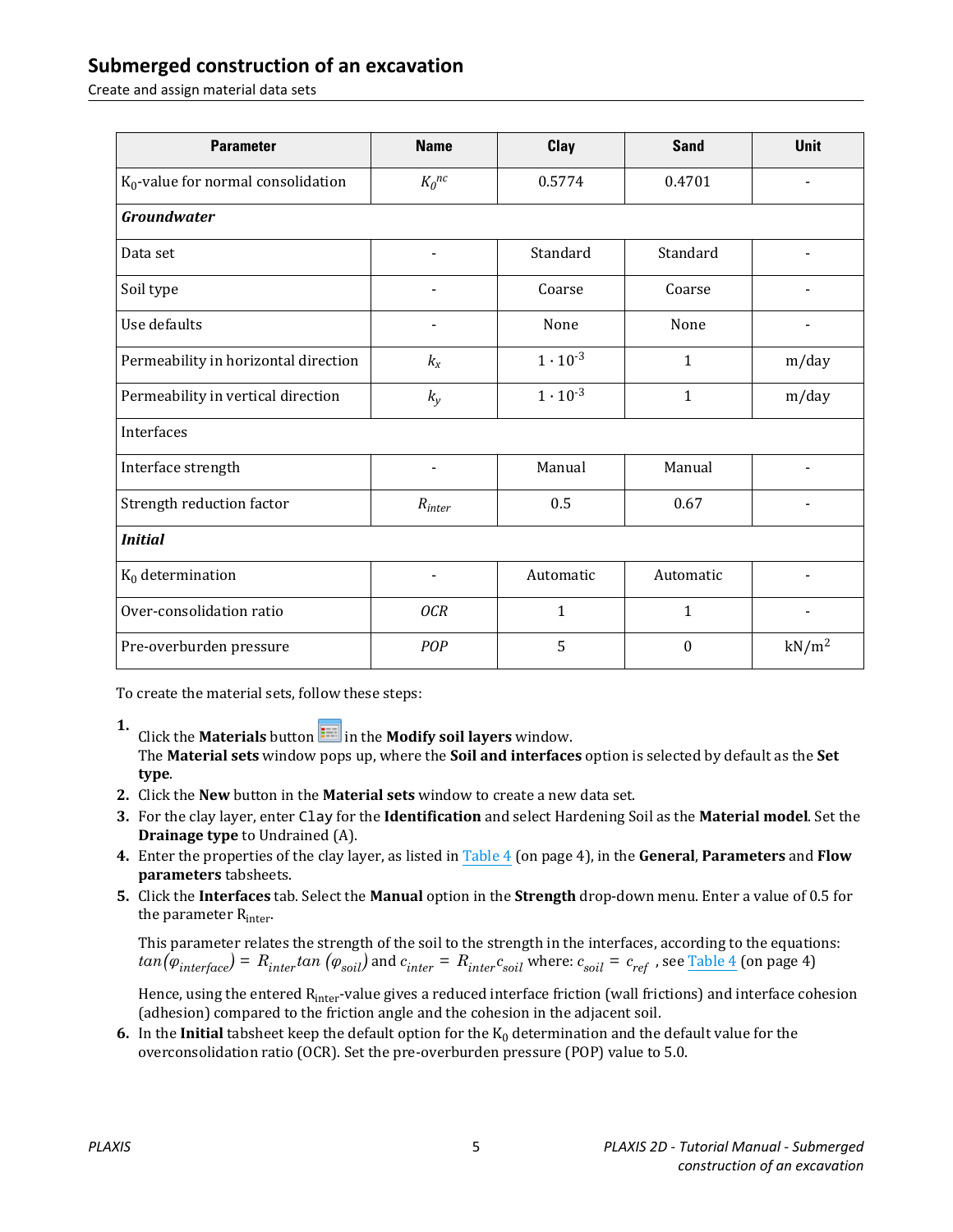<span id="page-5-0"></span>Define the structural elements

- **7.** For the sand layer, enter Sand for the **Identification** and again select Hardening soil as the **Material model**. The material type should be set to Drained.
- **8.** Enter the properties of the sand layer, as listed in [Table 4](#page-3-0) (on page 4), in the corresponding edit boxes of the **General** and **Parameters** tabsheet.
- **9.** Click the **Interfaces** tab. In the **Strength** box, select the **Manual** option. Enter a value of 0.67 for the parameter R<sub>inter</sub>. Close the data set.
- **10.** Assign the material datasets to the corresponding soil layers.
	- When the **Rigid** option is selected in the **Strength** drop-down, the interface has the same strength properties as the soil ( $R<sub>inter</sub> = 1.0$ ).
	- Note that a value of  $R_{inter} < 1.0$ , reduces the strength as well as the stiffness of the interface (for more info see the corresponding section in the Reference Manual.
	- Instead of accepting the default data sets of interfaces, data sets can directly be assigned to interfaces by selecting the proper data set in the **Material mode** drop-down menu in the **Object explorers**.

# Define the structural elements

The creation of diaphragm walls, strut, surface load and excavation levels is described below.

**1.** Click the **Structures** tab to proceed with the input of structural elements in the **Structures** mode.

# To define the diaphragm wall:

A diaphragm wall with the following material properties has to be defined:

**Table 2: Material properties of the diaphragm wall (plate)**

| <b>Parameter</b>         | <b>Name</b>              | <b>Value</b>       | <b>Unit</b> |
|--------------------------|--------------------------|--------------------|-------------|
| Material type            | $\blacksquare$           | Elastic            | -           |
| Isotropic                | $\overline{\phantom{0}}$ | Yes                | -           |
| Axial stiffness          | $EA_1$                   | $7.5 \cdot 10^{6}$ | kN/m        |
| <b>Bending stiffness</b> | EI                       | $1.0 \cdot 10^{6}$ | $kNm^2/m$   |
| Weight                   | w                        | 10                 | kN/m/m      |
| Poisson's ratio          | $\mathcal V$             | 0.0                | -           |
| Prevent punching         |                          | No                 |             |

**1.** Click the **Create structure** button in the side toolbar.

**2.** In the expanded menu select the **Create plate**.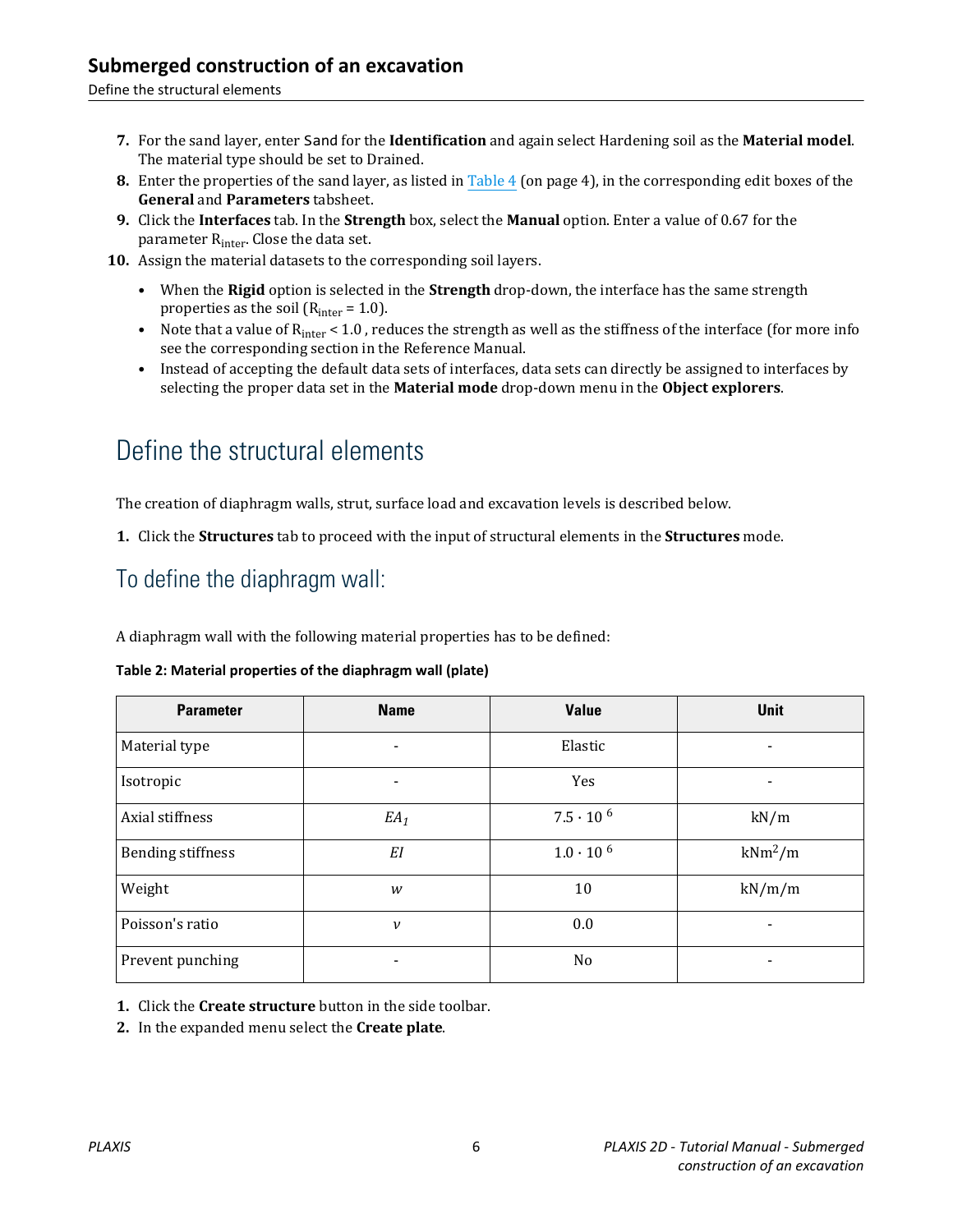Define the structural elements



- **3.** In the drawing area move the cursor to position (50 20) at the upper horizontal line and click. Move 30 m down (50 -10) and click. Click the right mouse button to finish the drawing.
- **4.** Click the **Show materials** button in the side toolbar. Set the **Set type** parameter in the **Material sets** window to **Plates** and click the **New** button. Enter Diaphragm wall as an **Identification** of the data set and enter the properties as given in [Table 5](#page-5-0) (on page 6).
- **5.** Click **OK** to close the data set.
- **6.** Drag the **Diaphragm wall** data set to the wall in the geometry and drop it as soon as the cursor indicates that dropping is possible.
- **7.** Click **OK** to close the **Material sets** window.

**Note:** In general, only one point can exist at a certain coordinate and only one line can exist between two points. Coinciding points or lines will automatically be reduced to single points or lines. More information is available in the Reference Manual

### To define the interfaces:



**1.** Right-click the plate representing the diaphragm wall.

- *Figure 2: Positive interface assignment to existing geometry*
- **2.** Select **Create** > **Positive interface**.
- **3.** In the same way assign a negative interface as well.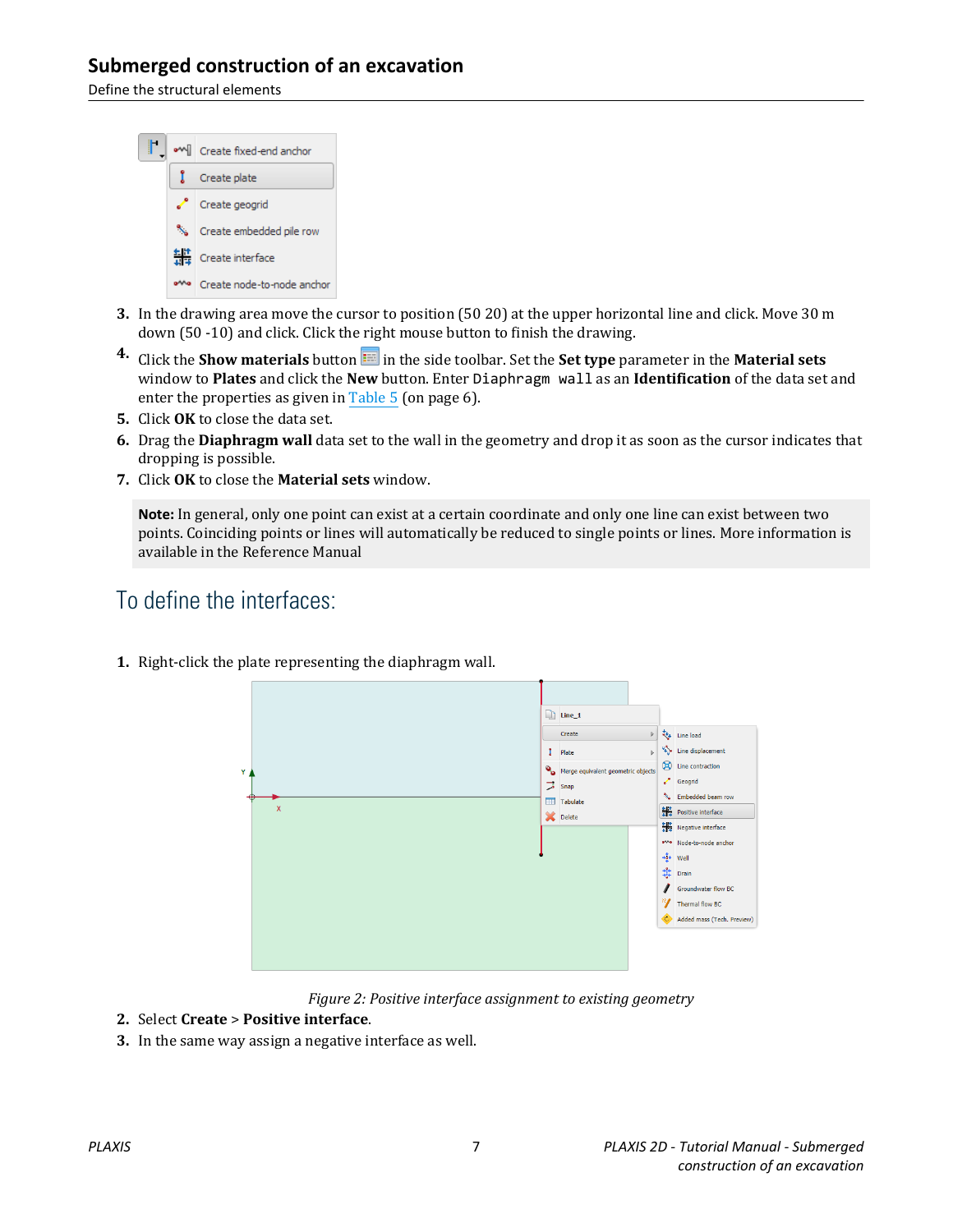Define the structural elements

#### **Note:**

- In order to identify interfaces at either side of a geometry line, a positive sign  $(\theta)$  or negative sign  $(\theta)$ is added. This sign has no physical relevance or influence on the results.
- A **Virtual thickness factor** can be defined for interfaces. This is a purely numerical value, which can be used to optimise the numerical performance of the interface. To define it, select the interface in the drawing area and specify the value to the **Virtual thickness factor** parameter in the **Selection explorer**. Non-experienced users are advised not to change the default value. For more information about interface properties see the Reference Manual *- Chapter 5 - Advanced Geometric Modelling options.*

### To define the excavation levels:

- **1.** Click the **Create line** button in the side toolbar.
- **2.** To define the first excavation stage move the cursor to position (50 18) at the wall and click. Move the cursor 15 m to the right (65 18) and click again. Click the right mouse button to finish drawing the first excavation stage.
- **3.** To define the second excavation stage move the cursor to position (50 10) and click. Move to (65 10) and click again. Click the right mouse button to finish drawing the second excavation stage.
- **4.** The third excavation stage is automatically defined as it corresponds to the boundary between the soil layers  $(y = 0)$ .

### To define the strut:

You will define a strut with the following material properties:

#### **Table 3: Material properties of the strut (anchor)**

| <b>Parameter</b>     | <b>Name</b>   | <b>Strut</b>     | <b>Unit</b> |
|----------------------|---------------|------------------|-------------|
| Material type        |               | Elastic          | $\,$        |
| Axial stiffness      | EΑ            | $2 \cdot 10^{6}$ | kN          |
| Out-of-plane spacing | $L_{spacing}$ |                  | m           |

- **1. Click the Create structure** button in the side toolbar and select the **Create fixed-end anchor**  $\blacksquare$  in the expanded menu.
- **2.** Move the cursor to (50 19) and click the left mouse button. A fixed-end anchor is is added, being represented by a rotated T with a fixed size.
- **3.** Click the **Show materials** button **in the side toolbar. Set the Set type** parameter in the **Material sets** window to **Anchor** and click the **New** button. Enter Strut as an **Identification** of the data set and enter the properties as given in Table 6 (on page 8). Click **OK** to close the data set.
- **4.** Click **OK** to close the **Material sets**.
- **5.** Make sure that the fixed-end anchor is selected in the drawing area.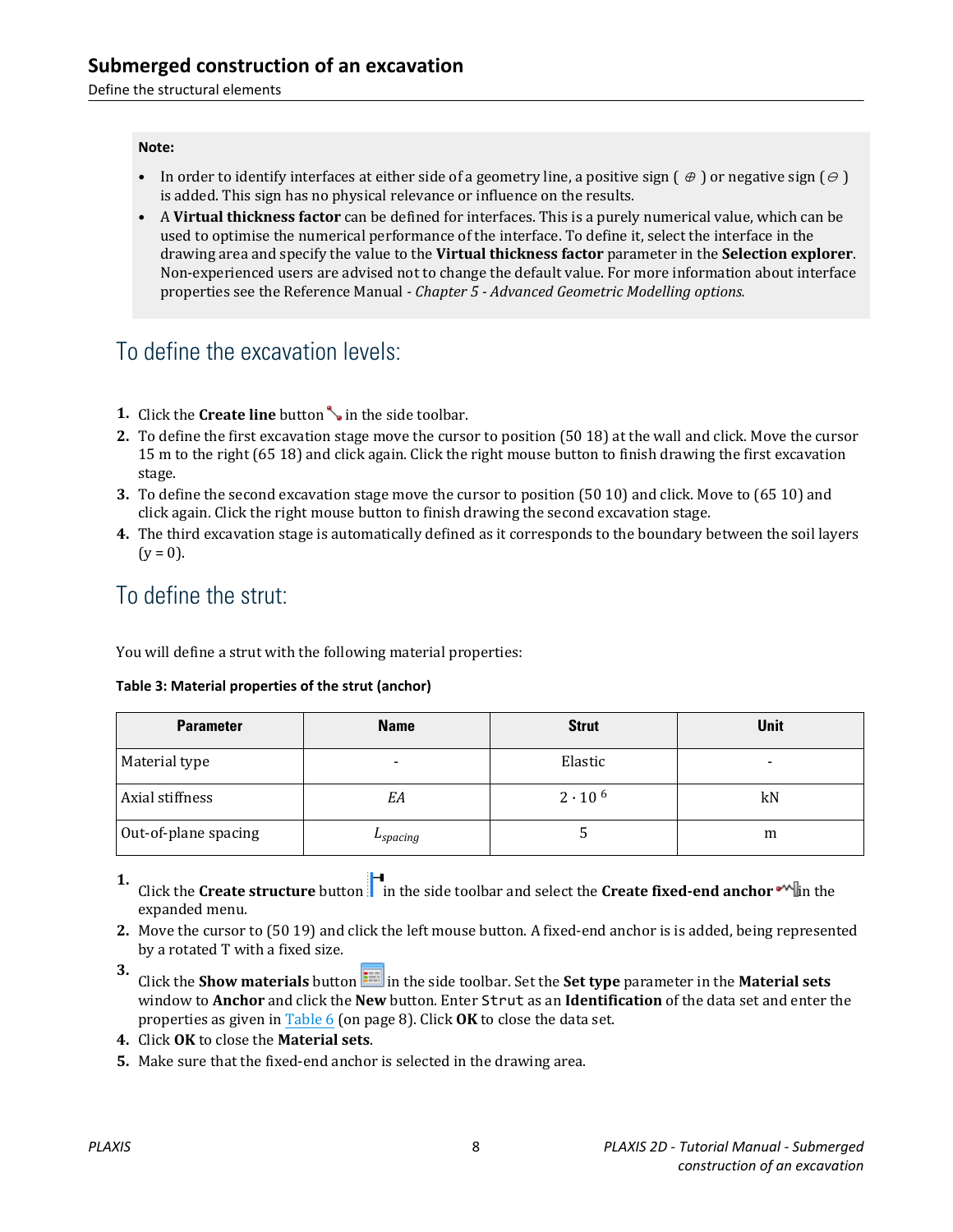Define the structural elements

**6.** In the **Selection explorer** assign the material data set to the strut by selecting the corresponding option in the **Material** drop-down menu.

The anchor is oriented in the model according to the Direction<sub>x</sub> and Direction<sub>y</sub> parameters in the **Selection explorer**. The default orientation is valid in this tutorial.



*Figure 3: Parameters for fixed-end anchors in the Selection explorer*

**7.** Enter an **Equivalent length** of 15 m corresponding to half the width of the excavation.

**Note:** The **Equivalent length** is the real distance between the connection point and the fixed end point. For an excavation problem that is typically half the width of the excavation as the axis of symmetry in the middle of the excavation is considered fixed.

# To define the distributed load:

- **1.** Click the **Create load** button  $\overrightarrow{A}$  in the side toolbar
- **2.** Select the **Create line load** option in the expanded menu to define a distributed load.
- **3.** Move the cursor to (43 20) and click move the cursor 5m to the right to (48 20) and click again. Right-click to finish the drawing.
- **4.** In the **Selection explorer** assign a value of -5 kN/m/m to the y-component of the load (q<sub>v,start,ref</sub>).



*Figure 4: Components of the distributed load in the Selection explorer*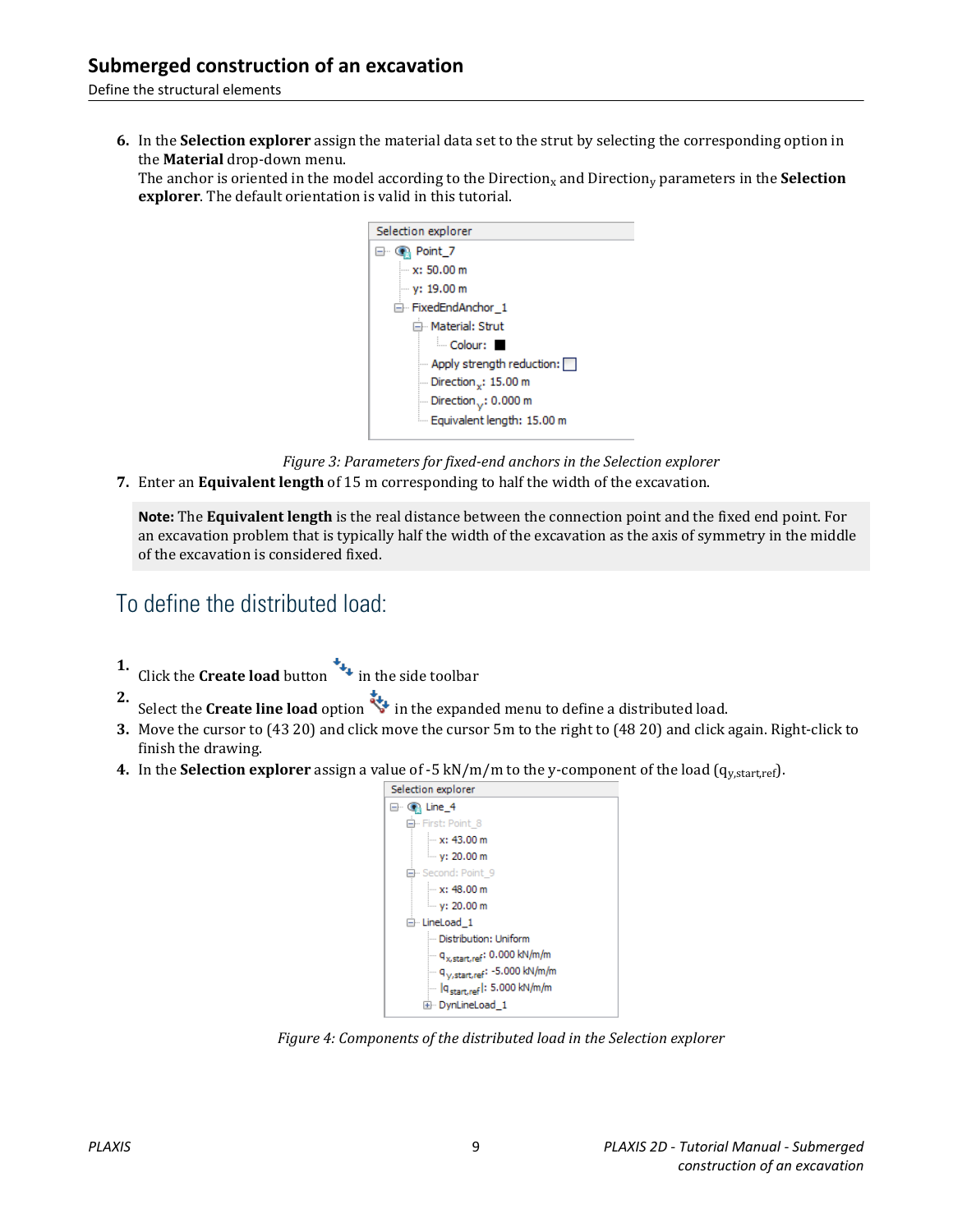# Generate the mesh

In order to generate the mesh, follow these steps:

- **1.** Proceed to the **Mesh** mode.
- **2.** Click the **Generate mesh** button **in** in the side toolbar. For the **Element distribution** parameter, use the option **Medium** (default).
- **3.** Click the **View mesh** button **th** to view the mesh.



*Figure 5: The generated mesh*

**4.** Click the **Close** tab to close the Output program.

# Define and perform the calculation

In practice, the construction of an excavation is a process that can consist of several phases. First, the wall is installed to the desired depth. Then some excavation is carried out to create space to install an anchor or a strut. Then the soil is gradually removed to the final depth of the excavation. Special measures are usually taken to keep the water out of the excavation. Props may also be provided to support the retaining wall.

In PLAXIS 2D, these processes can be simulated with the **Staged construction** loading type available in the **General** subtree of the **Phases** window. It enables the activation or deactivation of weight, stiffness and strength of selected components of the finite element model. Note that modifications in the **Staged construction** mode of the program are possible only for this type of loading. The current tutorial explains the use of this powerful calculation option for the simulation of excavations.

### Initial phase

**1.** Click the **Staged construction** tab to proceed with the definition of calculation phases.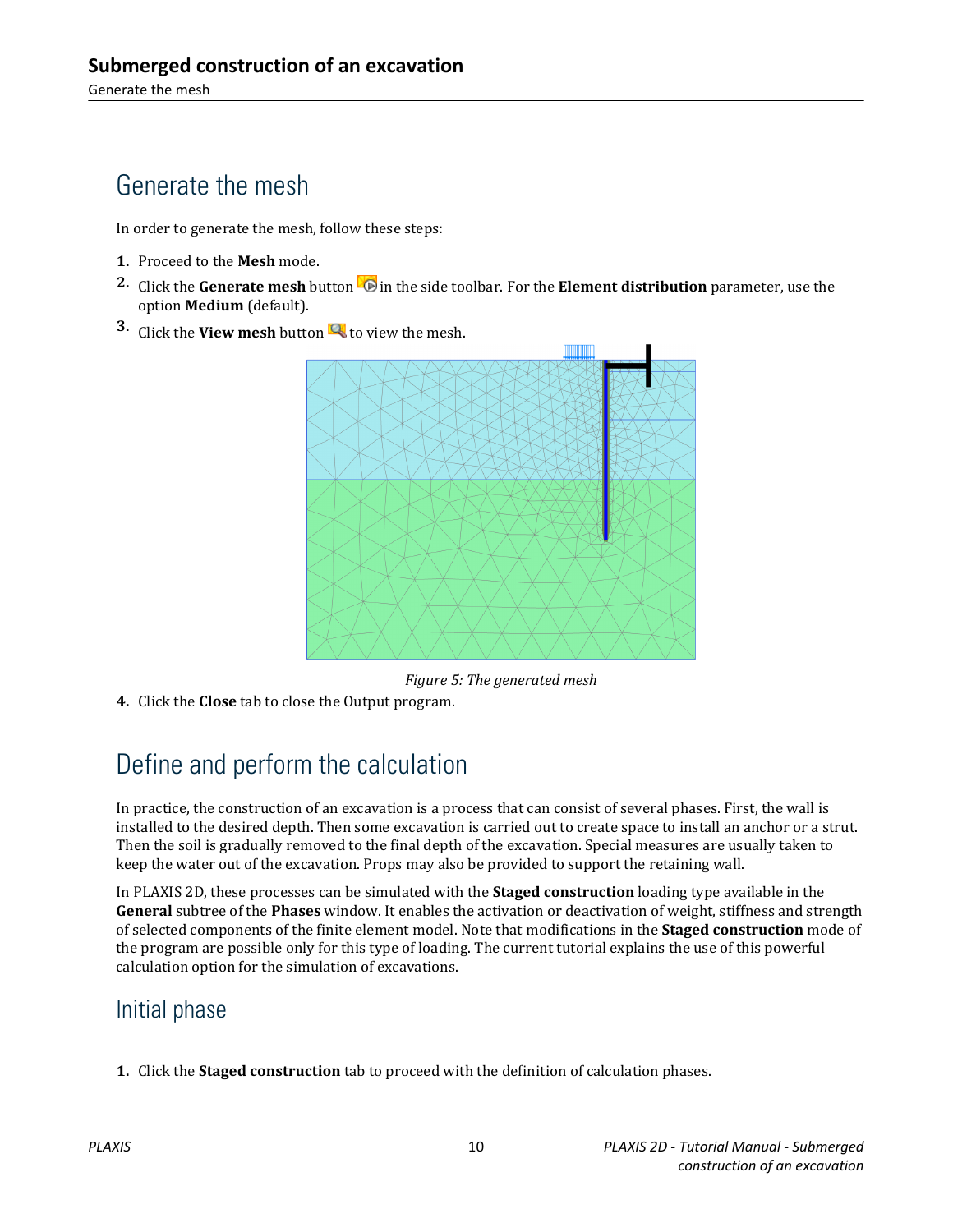Define and perform the calculation

The initial phase has already been created.

**2.** Keep its calculation type as **K0 procedure**. Make sure all the soil volumes are active and all the structural elements and load are inactive.

# Phase 1: External load

- **1.** In the **Phases explorer** click the **Add phase** button **the creater a new phase.** The default settings are valid for this phase. In the model the full geometry is active except for the wall, interfaces, strut and load.
- **2.** Click the **Select multiple objects** button in the side toolbar. In the appearing menu select **Select line** > **Select plates**.

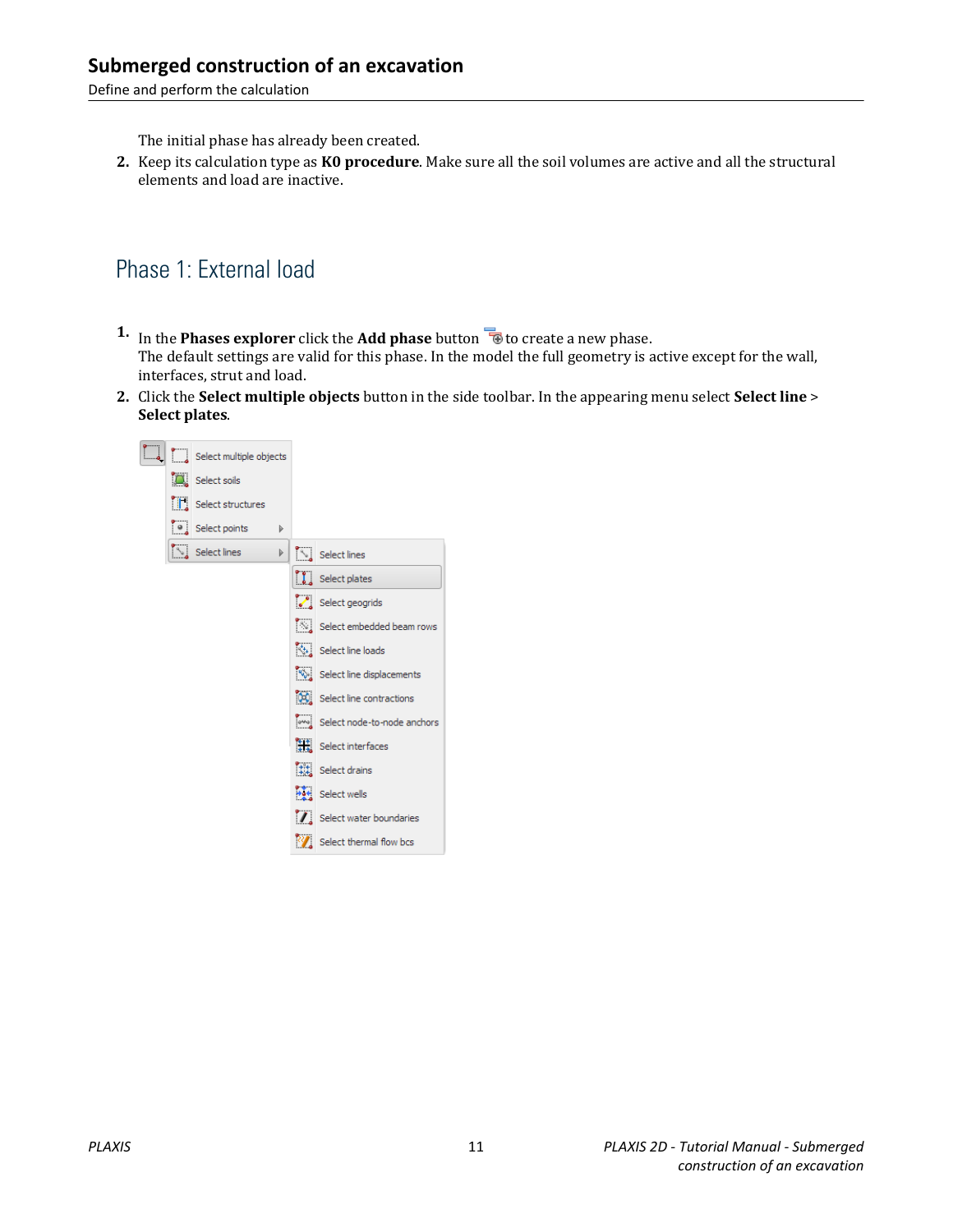Define and perform the calculation

**3.** In the drawing area define a rectangle that includes all the plate elements.



- **4.** Right-click the wall in the drawing area and select the **Activate option** from the context menu. When the wall is unselected it can be seen that wall is now visible in the color that is specified in the material dataset.
- **5.** Right-click the distributed load to activate it and select the **Activate option** from the appearing menu. The load has been defined in the **Structures** mode as -5 kN/m/m. The value can be checked in the **Selection explorer**.
- **6.** Make sure all the interfaces in the model are active.

**Note:** The selection of an interface is done by right-clicking the corresponding geometry line and subsequently selecting the corresponding interface (positive or negative) from the context menu.

### Phase 2: First excavation stage

**1.** Click the **Add phase** button **in** the **Phases explorer**.

A new calculation phase appears in the **Phases explorer**. Note that the program automatically presumes that the current phase should start from the previous one and that the same objects are active.

**Note:** To copy the settings of the parent phase, select the phase in the **Phases** explorer and then click the **Add phase** button. Note that the settings of the parent phase are not copied when it is specified by selecting it in the **Start from phase** drop-down menu in the **Phases** window.

- **2.** The default settings are valid for this phase. In the **Staged construction** mode all the structure elements except the fixed-end anchor are active.
- **3.** In the drawing area right-click the top right cluster and select the **Deactivate** option in the appearing menu.

The model for the first excavation phase looks like this: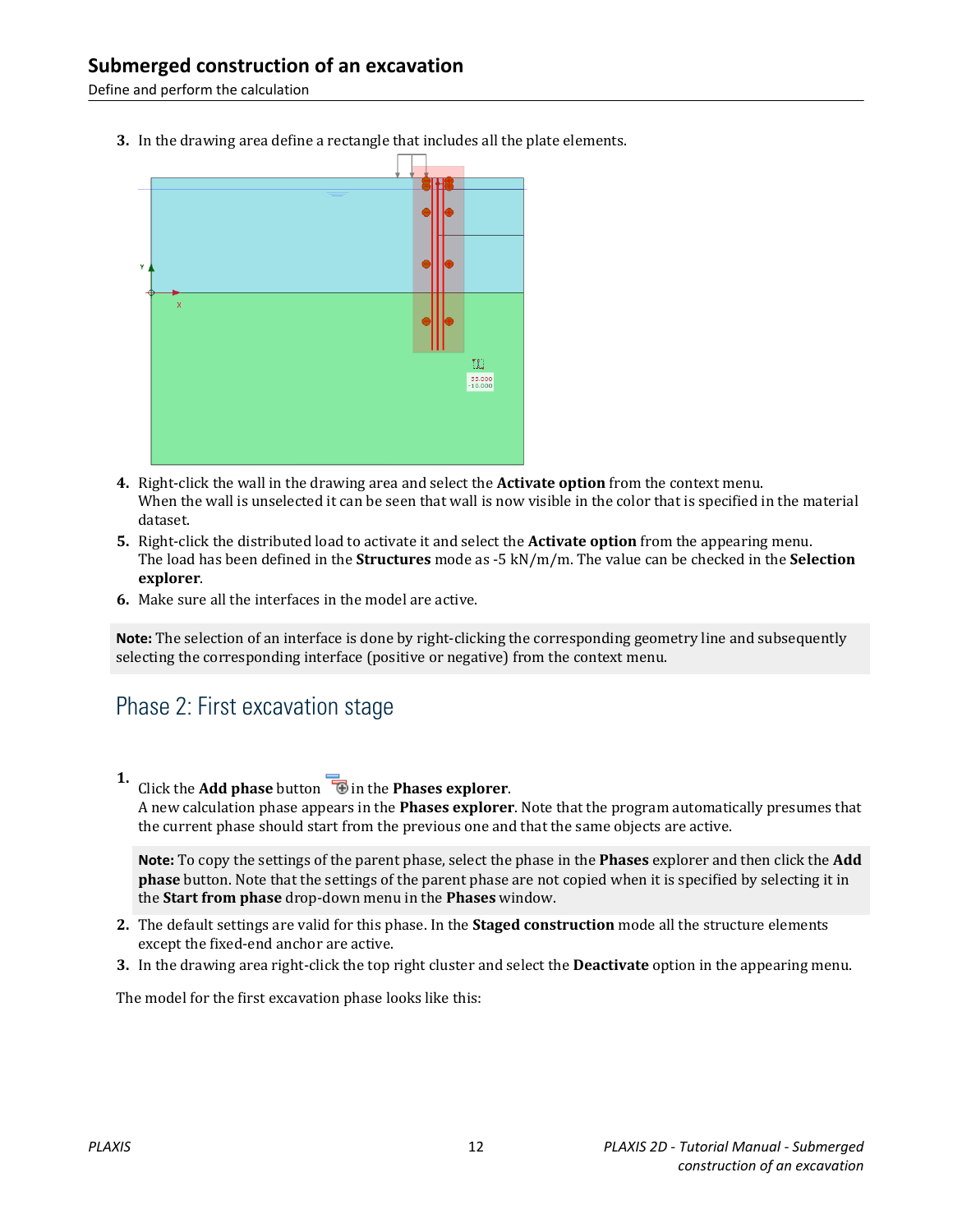Define and perform the calculation



*Figure 6: Model view for the first excavation phase*

## Phase 3: Installation of a strut

- **1.** Click the **Add phase** button **in** in the **Phases explorer**.
- **2.** Activate the strut. The strut turns black to indicate it is active.

### Phase 4: Second (submerged) excavation stage

- **1.** Click the **Add phase** button **the add a** new phase.
- **2.** Deactivate the second cluster from the top on the right side of the mesh. It should be the topmost active cluster.

**Note:** Note that in PLAXIS 2D the pore pressures are not automatically deactivated when deactivating a soil cluster. Hence, in this case, the water remains in the excavated area and a submerged excavation is simulated.

The result is this model: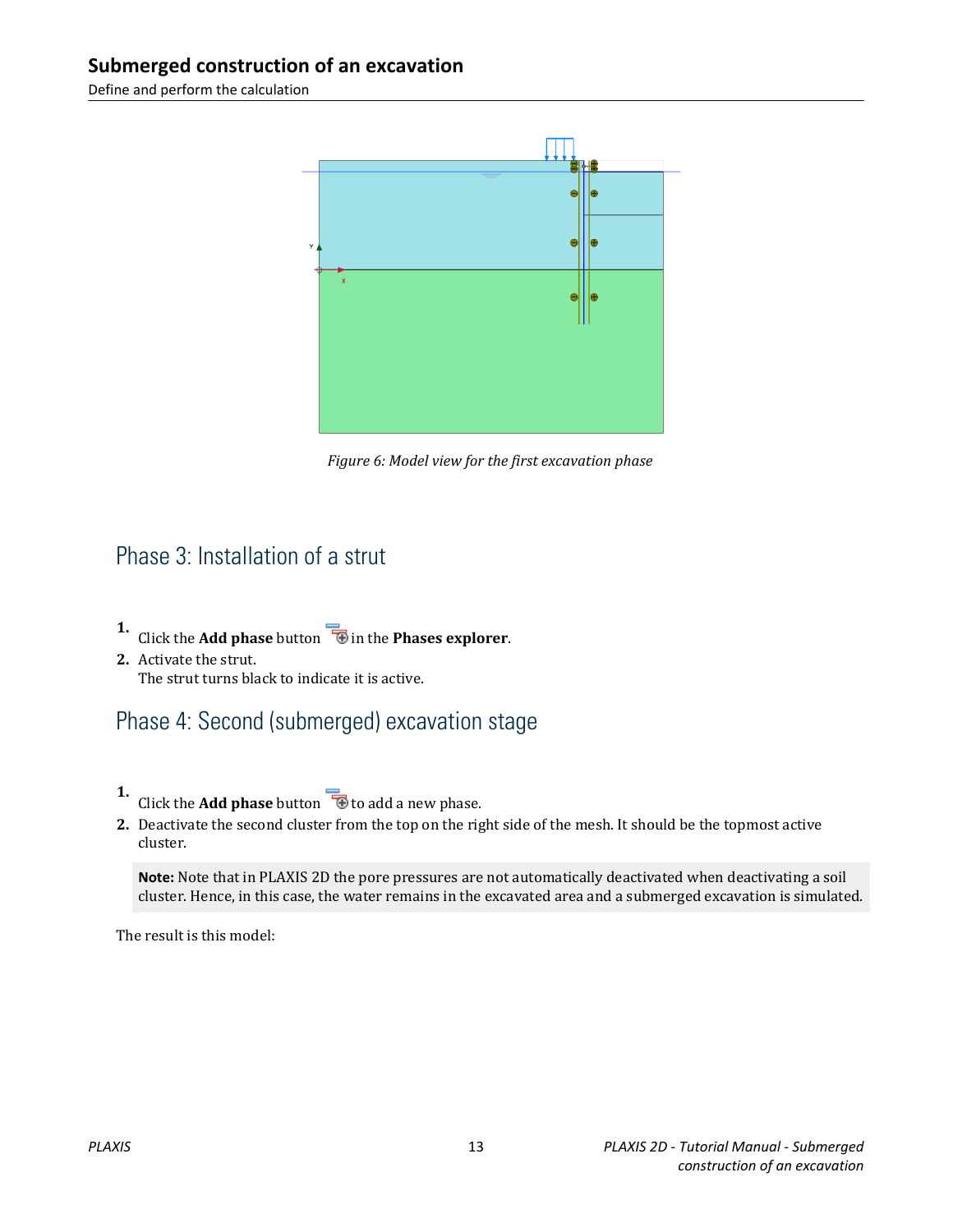Define and perform the calculation



*Figure 7: Model view for the second excavation phase*

## Phase 5: Third excavation stage

In the final calculation stage the excavation of the last clay layer inside the pit is simulated.

- **1.** Click the **Add phase** button **the add a** new phase.
- **2.** Deactivate the third cluster from the top on the right hand side of the mesh. The model for the phase looks like this:



*Figure 8: Model view for the third excavation phase*

The calculation definition is now complete.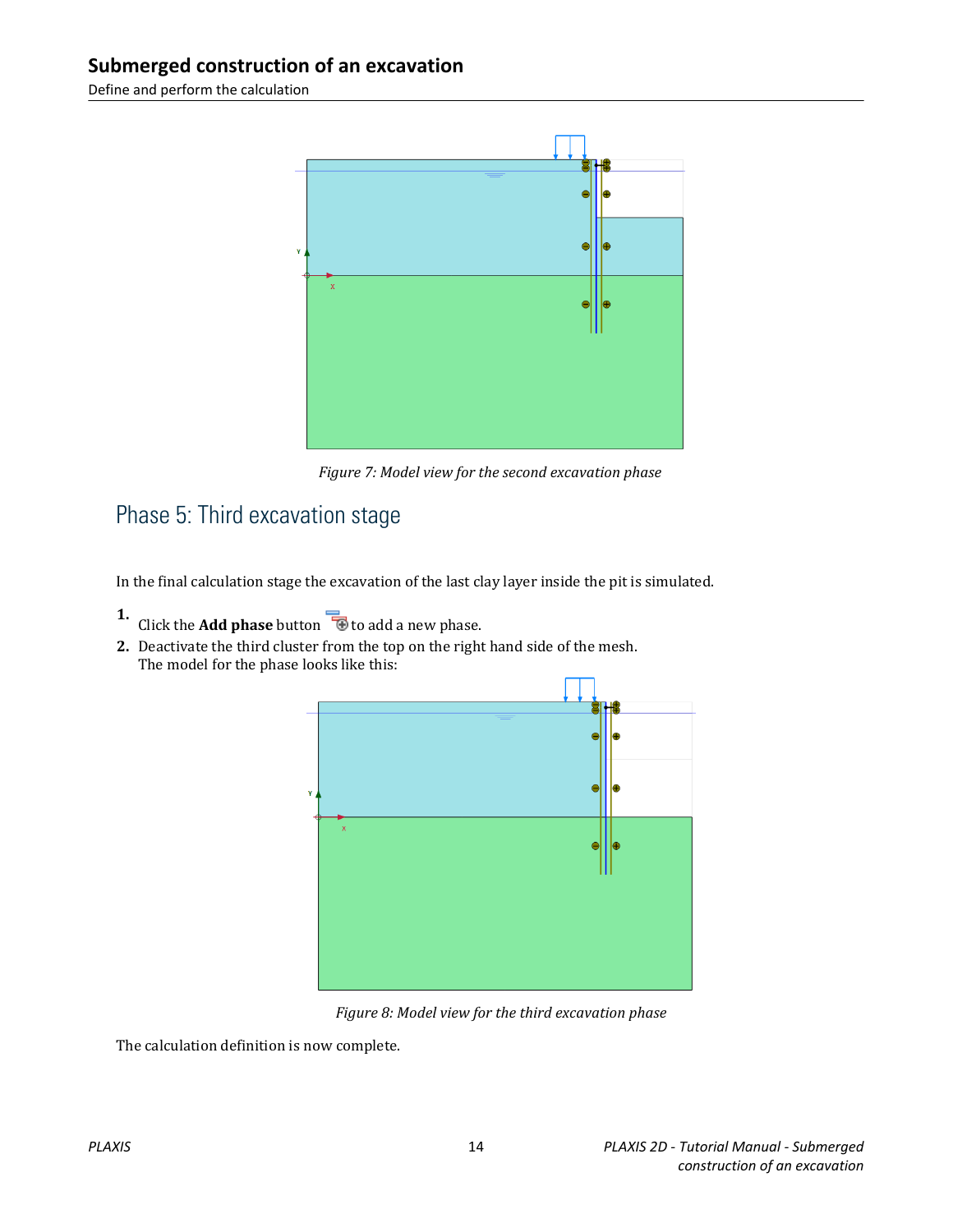# Execute the calculation

Before starting the calculation it is suggested that you select nodes or stress points for a later generation of loaddisplacement curves or stress and strain diagrams. To do this, follow the steps given below.

- **1.** Click the **Select points for curves** button  $\triangledown$  in the side toolbar. The connectivity plot is displayed in the Output program and the **Select points** window is activated.
- **2.** Select some nodes on the wall at points where large deflections can be expected (e.g. 50 10). The nodes located near that specific location are listed. Select the convenient one by checking the box in front of it in the list.
- **3.** Click on the **Update** tab at the top left to save the selected points, close the Output program and go back to the **Input** program.
- **4.** Click the **Calculate** button  $\begin{bmatrix} \mathbf{f} \cdot \mathbf{v} \end{bmatrix}$  to calculate the project.

During a **Staged construction** calculation phase, a multiplier called ΣMstage is increased from 0.0 to 1.0. This parameter is displayed in the calculation info window. As soon as ΣMstage has reached the value 1.0, the construction stage is completed and the calculation phase is finished. If a **Staged construction** calculation finishes while ΣMstage is smaller than 1.0, the program will give a warning message. The most likely reason for not finishing a construction stage is that a failure mechanism has occurred, but there can be other causes as well. See the for more information about **Staged construction**.

# View the calculation results

In addition to the displacements and the stresses in the soil, the Output program can be used to view the forces in structural objects. To examine the results of this project, follow these steps:

### Displacements and stresses

To view displacements and stresses, follow these steps:

- **1.** Click the final calculation phase in the **Calculations** window.
- **2.** Click the **View calculation results** button  $\mathbb{E}$  on the toolbar. As a result, the Output program is started, showing the deformed mesh (scaled up) at the end of the selected calculation phase, with an indication of the maximum displacement: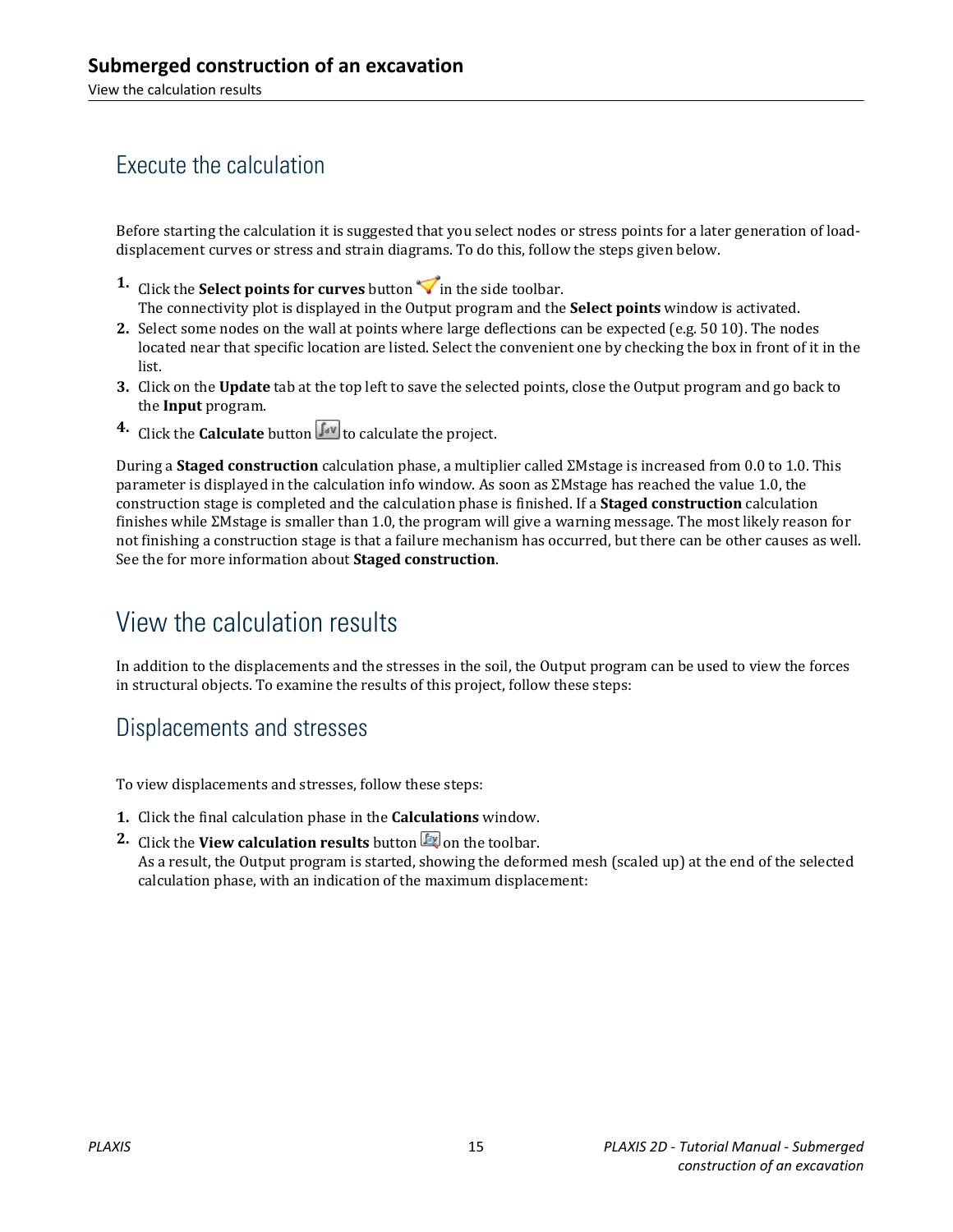View the calculation results



*Figure 9: Deformed mesh after the third excavation stage*

#### **Note:**

In the Output program, the display of the loads, fixities and prescribed displacements applied in the model can be toggled on/off by clicking the corresponding options in the **Geometry** menu.

- **3.** Select the menu **Deformations** > **Incremental displacements** > **|Δu|**. The plot shows colour shadings of the displacement increments, which indicates the forming of a mechanism of soil movement behind the wall.
- **4.** Click the **Arrows** button  $\overrightarrow{+}$  in the toolbar. The plot shows the displacement increments of all nodes as arrows. The length of the arrows indicates the relative magnitude.
- **5.** Select the menu **Stresses** > **Principal effective stresses** > **Effective principal stresses**. The plot shows the effective principal stresses at the three middle stress points of each soil element with an indication of their direction and their relative magnitude. Note that the **Center principal stresses** button is selected in the toolbar. The orientation of the principal stresses indicates a large passive zone under the bottom of the excavation and a small passive zone behind the strut.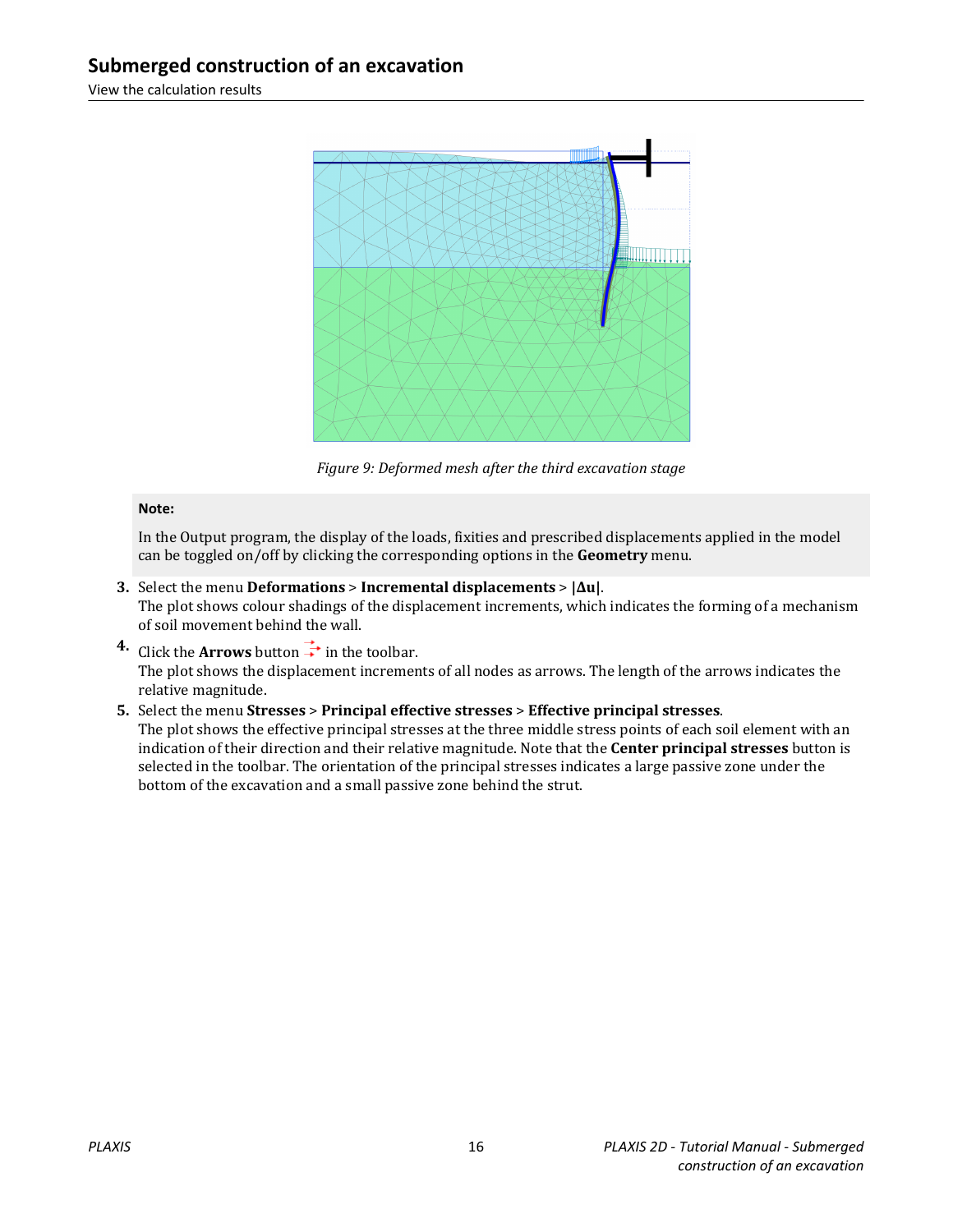View the calculation results



*Figure 10: Principal stresses after excavation*

# Shear forces and bending moments

To plot the shear forces and bending moments in the wall follow the steps given below.

**1.** Double-click the wall.

A new window is opened showing the axial force.

**2.** Select the menu **Forces** > **bending moment M**. The bending moment in the wall is displayed with an indication of the maximum moment:



*Figure 11: Bending moments in the wall*

**3.** Select **Shear forces Q** from the **Forces** menu.

The plot now shows the shear forces in the wall.